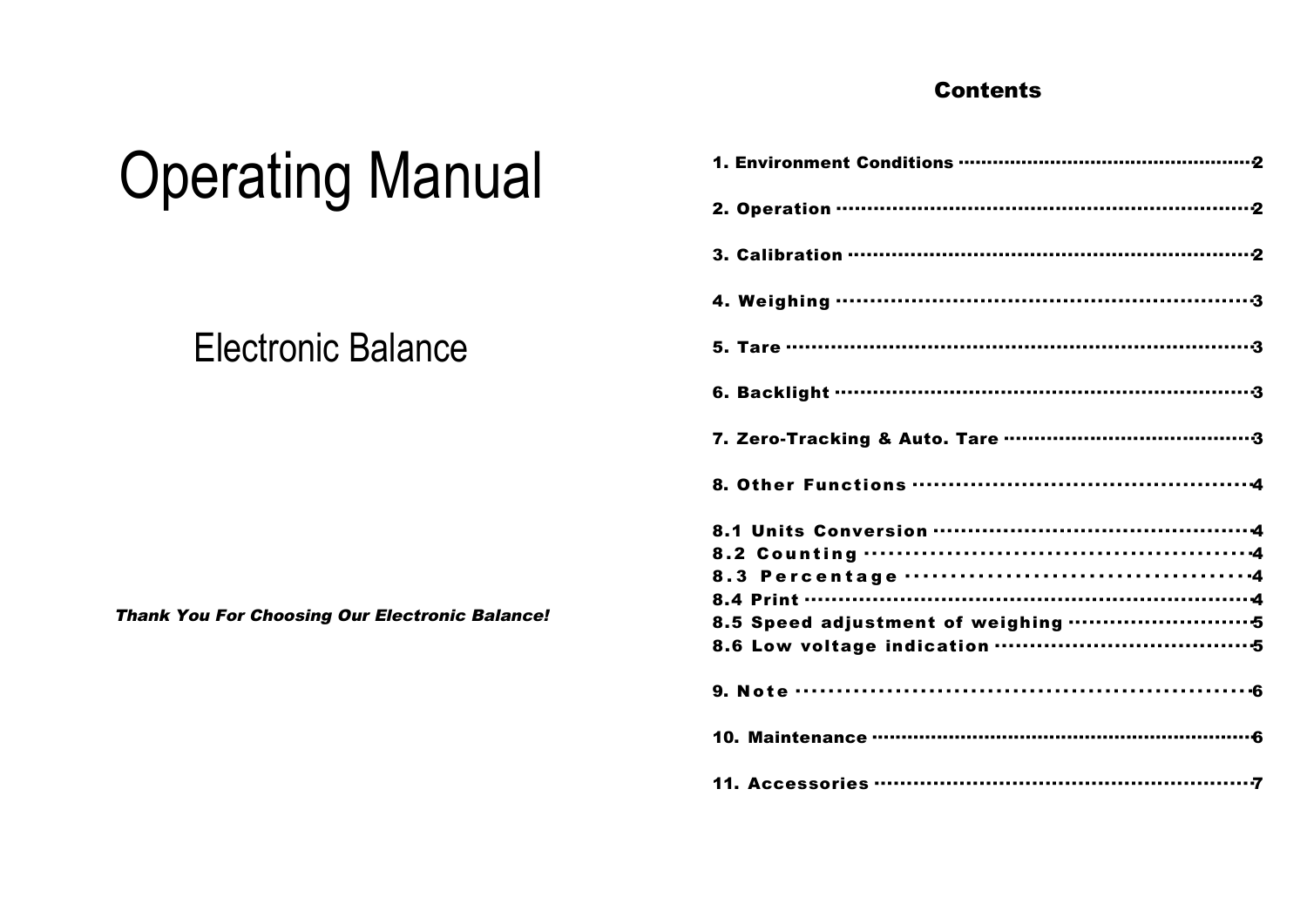#### One. Environment Conditions

1. Place the balance in stably and smooth away vibration, sunlight, airflow and strong electromagnetic wave .

2. Temperature: 5°C ~35°C Temperature Fluctuation: ≤5°C/h Humidity :  $50\% \sim 85\%$ 

## Two. Operation

1. Plug in the electronic balance and warm up 10 minutes better.

2. Turn-on. It displays "8.8.8.8.8.8.", "Maximum capacity","S-CAL" in turns. Under weighing mode, it shows "0", "0.0","0.00" or "0.000".

## Three. Calibration

## 1. Single-range calibration

Press <CAL> for 3 seconds  $\rightarrow$  Show "CAL\*\*\* "  $\rightarrow$  "g" flicker  $\rightarrow$  Put a standard weight on the pan  $\rightarrow$  Show "-CAL-"  $\rightarrow$  Show weight value  $\rightarrow$  Enter into weighing mode.After calibration, if you found it still shows not exactly.please re-calibrating.

## 2. Mult-range calibration

Press <CAL> for 3 seconds  $\rightarrow$  Press "CAL" again and again, it will show different weight value and "CAL L" , you can choose one kind of weight values to calibrate on the basis of single-range calibration, or you also can choose "CAL L" to perform the linear calibration.

When the screen shows "no CAL", it means you did not put weight on the pan in 10 seconds. It will leave calibration mode automatically.

## Four. Weighing

1. Read the value on the screen after the black spot what is at the bottom left disappeared. (That means the value is stable)

2. The Max weighing is the showing largest value after turn on add 9d

(e=10d,"d" is minimum reading). If overloading,it will show "------"and you must take away the goods at once, or the balance (load cell,especially) will be broken.

## Five. Tare

Press <TARE>, the balance pan can be tared if the blank spot disappears. But if there is the black spot, the tare function is no effect.

## Six. Backlight

Press <BL> to turn on/off the backlight.

## Seven. Zero-Tracking and Auto Tare

1. Turn off the balance, one hand press and hold <CAL> at the same time, another hand turn on the balance again, "-Zero-" will show, then loose the key,and press <TARE>. It will show "Zero\*d".Press <TARE> can adjust the " \* " from 0 to 5, "Zero0d"means no Zero-tracking function (sensitivity is the highest), "Zero5d" means Zero-tracking is the largest. "Zero5d" is factory-set.

> 2. Then press <CAL>, it will show "-tArE-", press <TARE>, "tArE\*d" will be shown,press <TARE> can adjust the " \* " from 0 to 9. "tArE0d" means no Auto Tare, "tArE9d" means Auto Tare Function is the largest. "tArE9d" is factory-set.

3. Press <BL>, the setting is done after it shows "0" or "0.0" or"0.00" or "0.000".

It is convenient to use because the electronic balance can remember the latest setting when you turn on next time.

## Eight. Other Functions

## 1. Units Conversion

Press <MODE> about 3 seconds till "Unit" flashing. Then press <TARE> to confirm. Press <MODE> to select units and press <TARE> to confirm.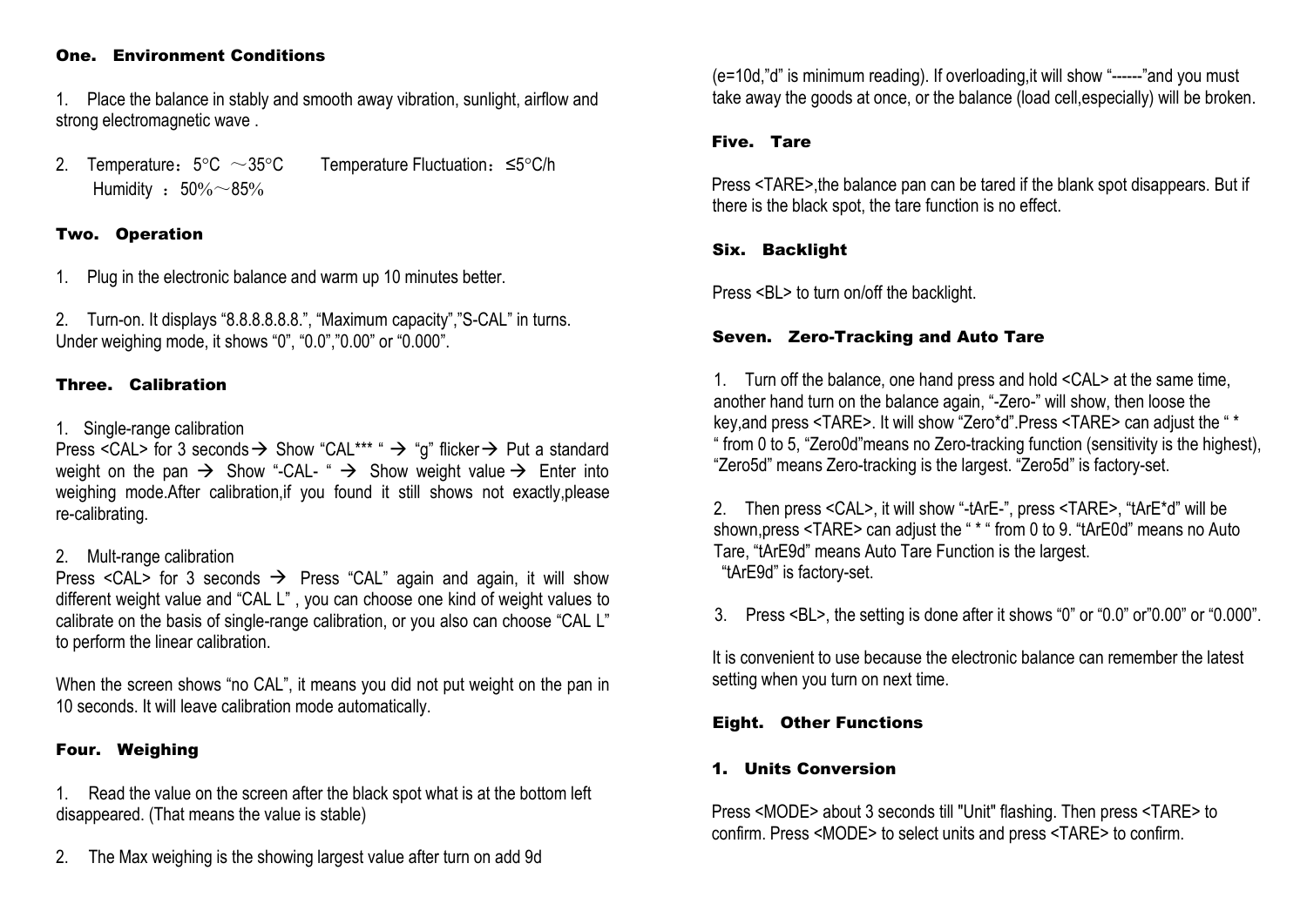## 2. Counting

Press <MODE> 3 scends till "Unit" flashing. Press <MODE> to choose "Count". Then press <TARE> to confirm, show "pcs". Press <MODE>, "pcs" can be changed from "10pcs" to "500pcs". The larger number, the higher count accuracy. Put the relevant goods on the balance pan, then press <TARE> to confirm. It will show "------". Setting Counting is done.

When the counting unit weight <sup>&</sup>lt; 2d, it will show "no-Cou". In this case, you should choose several goods together as <sup>a</sup> Unit and reset.

## 3. Percentage

Press <MODE> about 3 scends till "Unit" flashing. Press <MODE> to choose "PER". Then press <TARE> to confirm, show "100%" unit. Put the goods on the pan and press <TARE>, the goods are set as <sup>a</sup> unit "100%".Take away the goods and put on other goods,it will display "###%".

When the set goods weight what is divided by 100 is less than 2d, it cannot work and only show "no-PER".It should add to goods weight.

## 4. Print

Press <MODE> about 3 scends till "Unit" flashing. Press <MODE> to choose "Prt". Then press <TARE> to confirm. Press <MODE> to choose "hAnd", "AUto" or "Contin". And press <TARE> to confirm.

"hAnd". (Means Printer just will print one time).

"AUto". (Means when the objects placed on the pan is >3d, and only the value is stable, Printer will print automatically)

"Contin" (Means no matter how heavy the object on the pan, and no matter whether the value is stable or not. Printer will print continuously)

RS232 Data Frame Format:

## Symbol (+/-) <sup>+</sup> Data <sup>+</sup> Unit <sup>+</sup> Last Frame

1. Data Symbol: 1 Byte ASCII: "+ " or "-"

2. Data Field: 7 Bytes ASCII: One is Decimal Point ".", which has the same position with Display.

3. 3 Bytes ASCII: Units< 3 bits, Supplementary with Space

4. Last Frame: ENTER ASCII, 0DH, 0AH.

Units:

|  |  | LB: 6C 62 $\vert$ OZ: 6F 7A $\vert$ GN: 47 4E $\vert$ KG: 6B 67 $\vert$ + : 2B |  |  |  |  |  |
|--|--|--------------------------------------------------------------------------------|--|--|--|--|--|
|--|--|--------------------------------------------------------------------------------|--|--|--|--|--|

Example:

#### 38.25g, Stable

|    |    |    | υ         |    |          | 5 |    |    |    |     |    |    |
|----|----|----|-----------|----|----------|---|----|----|----|-----|----|----|
| 2B | 30 | 30 | $33 \mid$ | 38 | 2E 32 35 |   | 20 | 67 | 20 | -20 | 0D | 0A |

30.00ct, Unstable

|    |    |    |    |    | u  |    |                 |    |    |    |          |    |    |
|----|----|----|----|----|----|----|-----------------|----|----|----|----------|----|----|
| 2B | 30 | 30 | 30 | 30 | 33 | 30 | クロ<br><u>__</u> | 20 | 63 | 74 | ററ<br>۷J | 0D | 0A |

60 pcs Counting, Stable

| 2B |  | $30 \mid 30 \mid 30 \mid 30 \mid 30 \mid 30 \mid 20 \mid 70 \mid$ |  |  | 63 73 0D |  | 0A |
|----|--|-------------------------------------------------------------------|--|--|----------|--|----|

26% Percentage, Stable

|    |  |             |  |          | $\%$  |             |    |            |
|----|--|-------------|--|----------|-------|-------------|----|------------|
| 2B |  | 30 30 30 30 |  | 32 36 20 | 25 20 | $\sqrt{20}$ | 0D | $\vert$ 0A |

#### Serial Port:

Computer (9 Cores) Balance (9 Cores)

2 --------------------------------- 2

5 --------------------------------- 5

Baud Rate (bpc): 9600 bps



Pin 2: TXD; Pin 3 RXD; Pin 5: GND

(Note: K Series Balances do not have RS232 Interface)